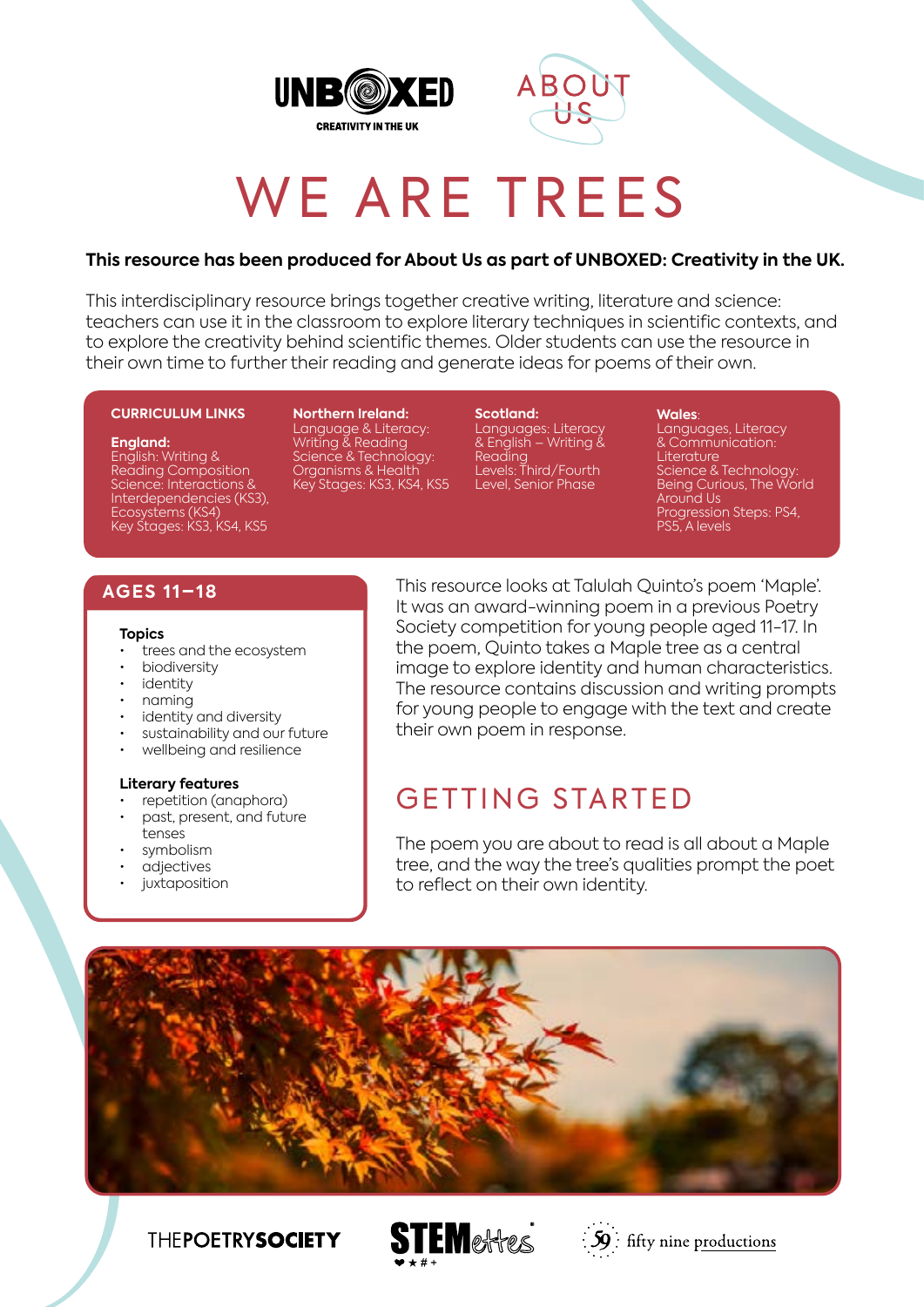# KEY INFORMATION

There are around 200 species of maple tree, which are distributed across the Northern Temperate Zone (the area of the planet from the Tropic of Cancer to the Arctic Circle). Maple trees vary hugely in size and appearance, but many are known for their vibrant red and orange colours in autumn. Some maple trees are used to produce maple syrup, while others provide wood for furniture. Across the world, the maple tree is valued for its association with strength and durability – a maple leaf even appears on the Canadian flag.



In the UK, the only native maple tree is the Field Maple, which can grow 20 metres high and live for up to 350 years. It is found in woods, hedgerows and chalk lowlands. However, other species of Maple trees are often planted in towns and cities, so you might have seen a Maple in your own neighbourhood

Field Maple trees are important for **biodiversity**, which is how we measure the range of living organisms within a single **habitat**. The Field Maple is an important home to lots of other wildlife, including aphids and ladybirds. Moths feed on its leaves, mammals eat its fruits, and bees and birds collect its nectar. For all these creatures, the Maple tree has a central role in their lives – think of it like a town centre for insects and small animals, where many interact and find food. Maples are also good at trapping air pollution, helping to clean the air we breathe. Like all trees, they take in carbon dioxide, water and light, and they create oxygen and glucose. This process is called **photosynthesis.** 

### **DID YOU KNOW?**

The scientific name for this genus of trees is 'Acer', which comes from the Latin word ' cěr', meaning sharp. Why do you think it was given this name?

There is a type of moth called 'Maple Prominent', the larvae of which eat Maple leaves. In what way do you think the names we give animals and plants reflect their characteristics? Could the same be said of humans? Think about the origins of modern surnames.



Lots of the information above came from the Woodland Trust [website](https://www.woodlandtrust.org.uk/trees-woods-and-wildlife/british-trees/a-z-of-british-trees/field-maple/), where you can find out more about the Field Maple and watch a [video](https://www.youtube.com/watch?v=DxuP3iC1Wao) showing a year in the tree's life. **.**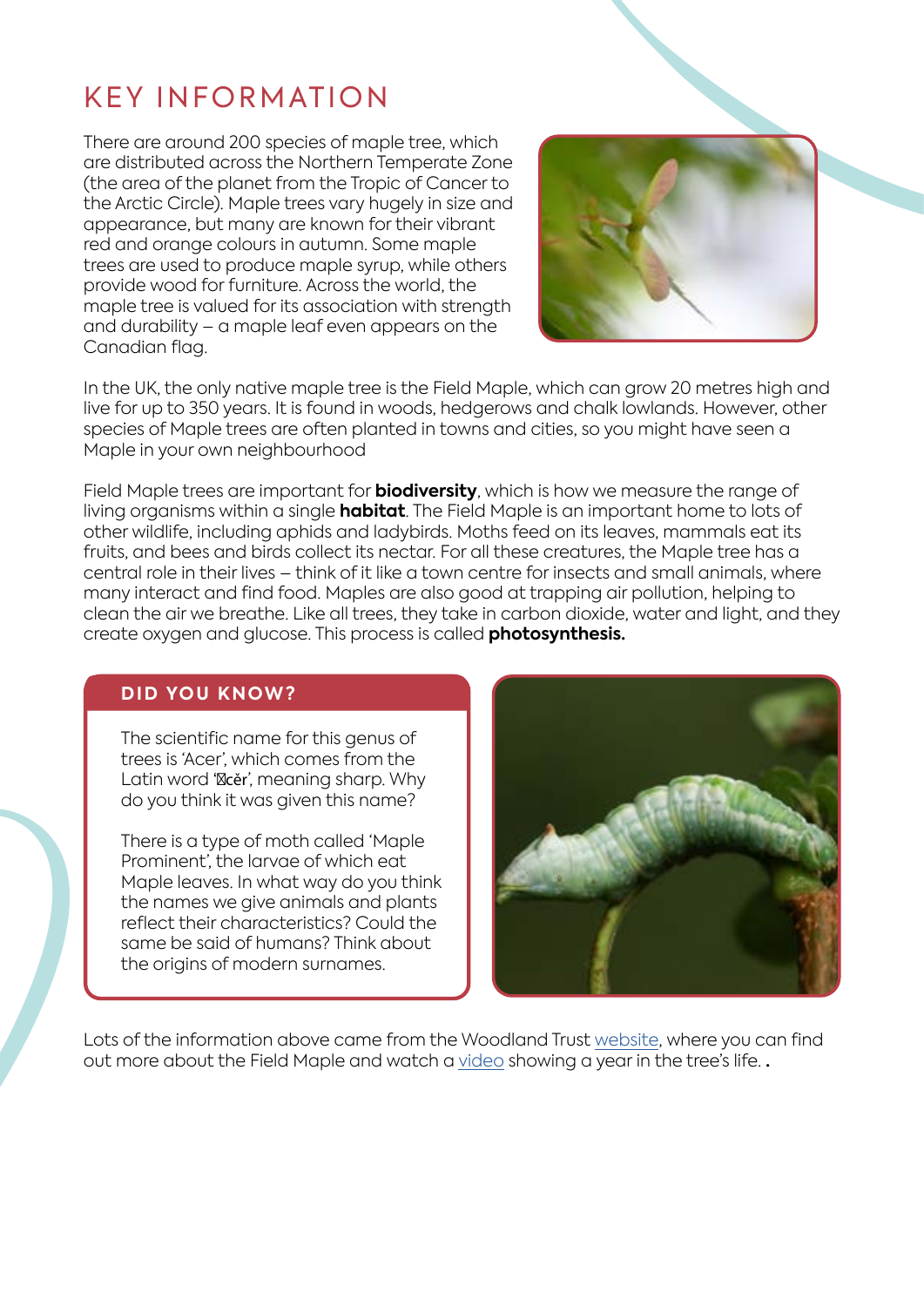## NOW LET'S THINK ABOUT THIS TOPIC IN THE FORM OF A POEM…

Here is 'Maple', by Talulah Quinto

### **MAPLE**

They named me after a sweet tree As if to hide my spirit

They named me after a gentle tree As if to hide my strength

They named me after a small tree As if I would not grow

They named me after an old tree As if I was not young

They named me after a living tree And I will forever live

They named me after a sleeping tree And I will never sleep

The name they chose is perfect It holds me young and old Sweet and able Gentle and bold That tree is Maple.



Mocha Moth, which feed on Field Maple. Photo credit: Butterfly Conservation



### DISCUSSION POINTS

- Who do you think the 'they' in the poem is? Who do you think the 'I' is?
- Choosing a name is a big responsibility. When we name something it could be a baby, a newly discovered plant, or even the latest smartphone – how do we go about choosing a name? What kinds of qualities should we consider when naming something or someone? How do you feel about your own name?
- Read the poem and underline the verbs (the 'doing' words) that are in the **past tense**, where the action has been completed. In a different colour, underline the verbs in the **present tense**, where the action is still happening. Finally, in a third colour, underline the verbs where the action will happen in the future. Why do you think the speaker included verbs in all three tenses? What does this suggest about the way the poet sees the past, in contrast to the present and the **future**? In what way do the different tenses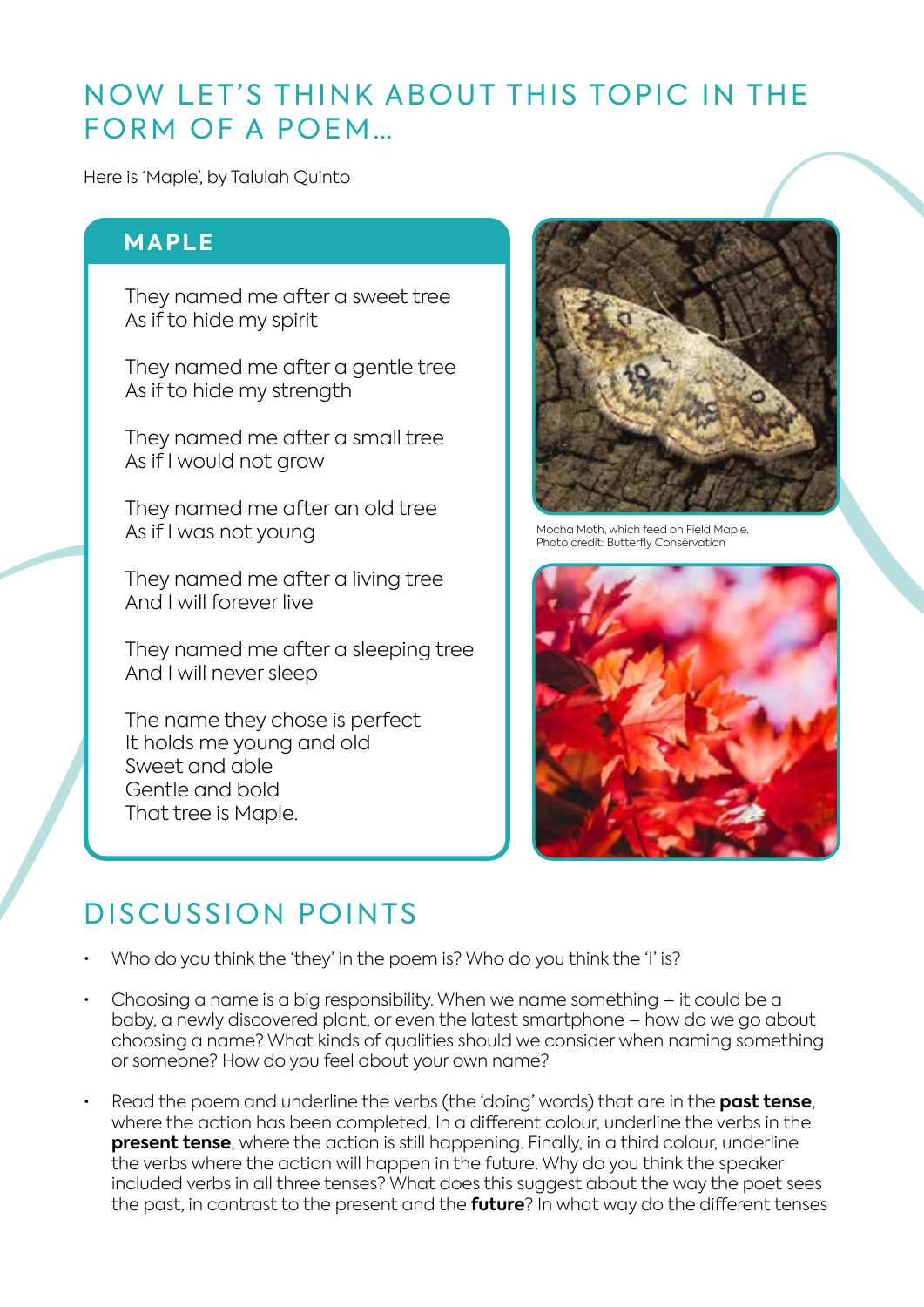contribute to the speaker's exploration of the expectations people had on them, compared to how they view themself?

- When you first read this poem, maybe you thought the speaker was the poet themself. Does it surprise you to learn that the poem is actually about a pet goat? How does knowing that change the way you read the voice of the poem?
- The poem uses **repetition**, and more specifically **anaphora**, which is when the same word or phrase is repeated several times at the beginning of successive sentences. In this example, the phrase 'They named me after…' is repeated six times. What effect do you think this creates? How do the final five lines of the poem contrast with this?
- "The word anaphora comes from the Greek ('ana', meaning 'back' and 'pherein', meaning 'to bear'), literally translating as



'carry back'. How do you think this works in a poem like this? How can anaphora connect different parts of a poem or different ideas in a poem?'

- The phrase 'As if I…' is also repeated four times, whereas 'And I will…' appears twice. How do the lines that begin 'As if I…' compare to those that begin with 'And I will…'?
- What is the role of the tree in the poem? The speaker uses it as a way to explore their own identity. This is an example of **symbolism**, where we use an object or image to represent something else. Why did the poet choose a Maple tree? If you were to choose a tree to explore your own identity, or the identity of a pet, which tree would you choose?
- Circle as many adjectives (describing words) as you can find in the poem e.g. 'sweet', 'old'. Do they have anything in common? Are there any opposites among them?
- The poem 'Maple' uses **juxtaposition**, where two things are contrasted. Find the examples of juxtaposition. How do the examples contribute to the speaker's exploration of their identity as seen by other people and as seen by themself?
- Do you think the speaker is telling us they are different from the Maple tree, or similar to it? Can they be both?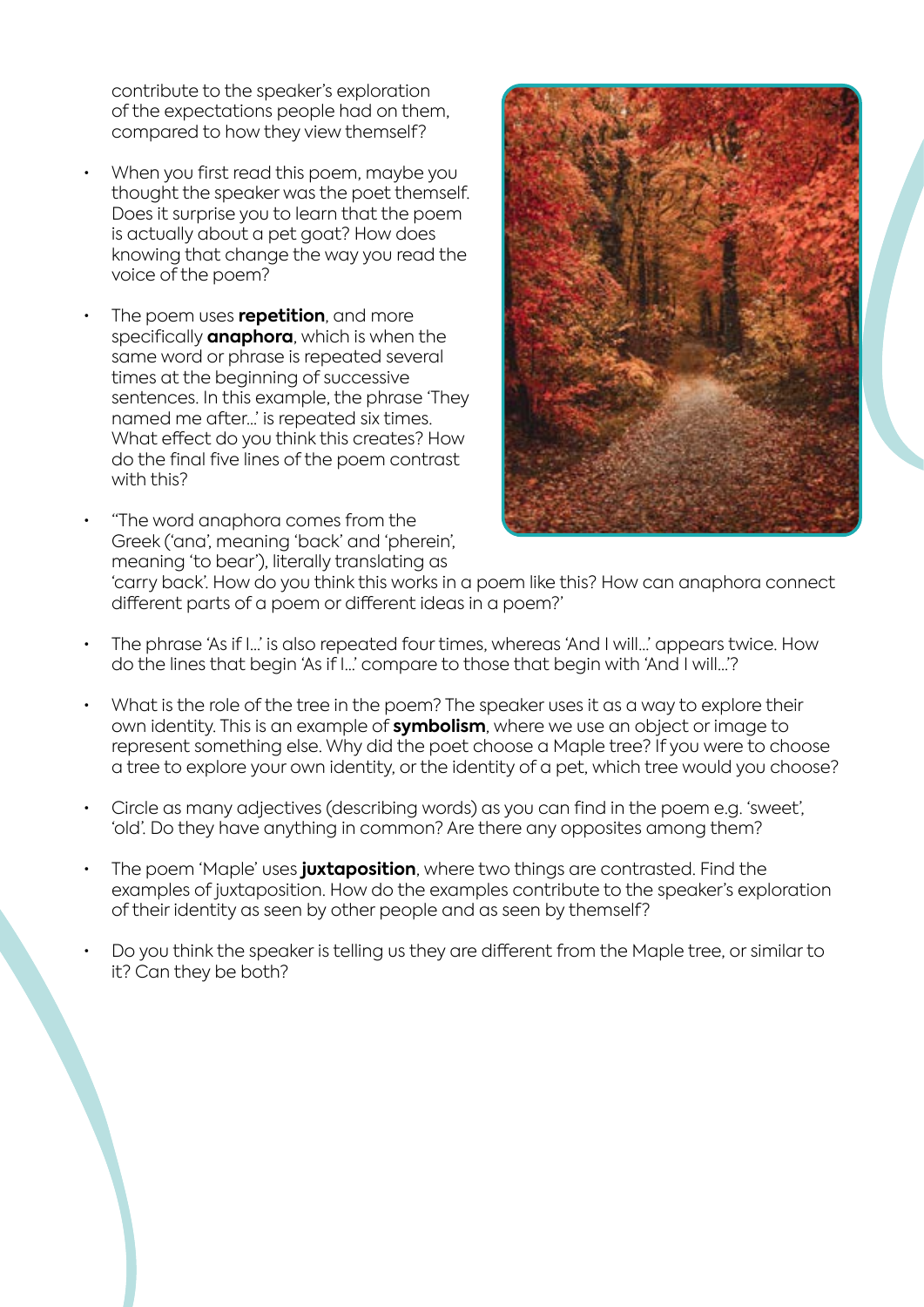# WRITING YOUR OWN POEM

We have learned above that Maple trees are homes for many different creatures, providing food and shelter. They also play an important role in the lives of humans: they help to clean pollution from the air, we use them to make furniture and musical instruments, and of course maple syrup!

The Maple tree demonstrates how a single tree has multiple roles within the **ecosystem**  (which is a community of organisms interacting, and the environment they live in). Without the tree, lots of creatures, including humans, would suffer. Now, as we see the effects of the climate crisis, it is vital that we look after trees because protecting them means protecting all the other creatures that rely on them.

### **HERE ARE SOME STARTING POINTS FOR POEMS…**

- Write a poem exploring our relationship with trees. You could select a particular type of tree and reflect on what it means to us as humans, or what it means to other creatures. You could even try experimenting with the voice – why not write a poem from the point of view of a tree, or of one of the creatures living on or in it?
- Trees have long been used to represent human lives think of a family tree, for example. Lots of the language we use to talk about trees is also used in other contexts. Words like root, branch, blossom, or seed can have different meanings in different circumstances. Write a



poem describing your own life, or the life of someone else, using the language of trees. Which tree will you pick? Think about how their life grows from the ground up, and how they are connected to the world around them like tree branches.

- Can you think of a metaphor from your daily life that might represent an ecosystem? Think of somewhere that's an important location in the community – perhaps a school, library, or shopping centre. Who are the different people who use this place and how do they interact? Consider how each person within the location relies on the others.
- The poem 'Maple' focussed on naming, and the expectations we create when we name something. Write a poem about names, perhaps experimenting with inventing new names for familiar things. How does renaming something change it?
- Have you ever seen a maple seed? Like several other trees, such as a sycamor they look like they have wings and you can sometimes see them spiralling through the air. In English, some names we know maple seeds by include 'whirlybirds', 'polynoses', 'helicopters', and 'maple keys'. Can you write a poem having fun with one of these names? Maybe you could think about how a maple seed looks like a door key – what is it a key to? If it's a helicopter, where is it going?